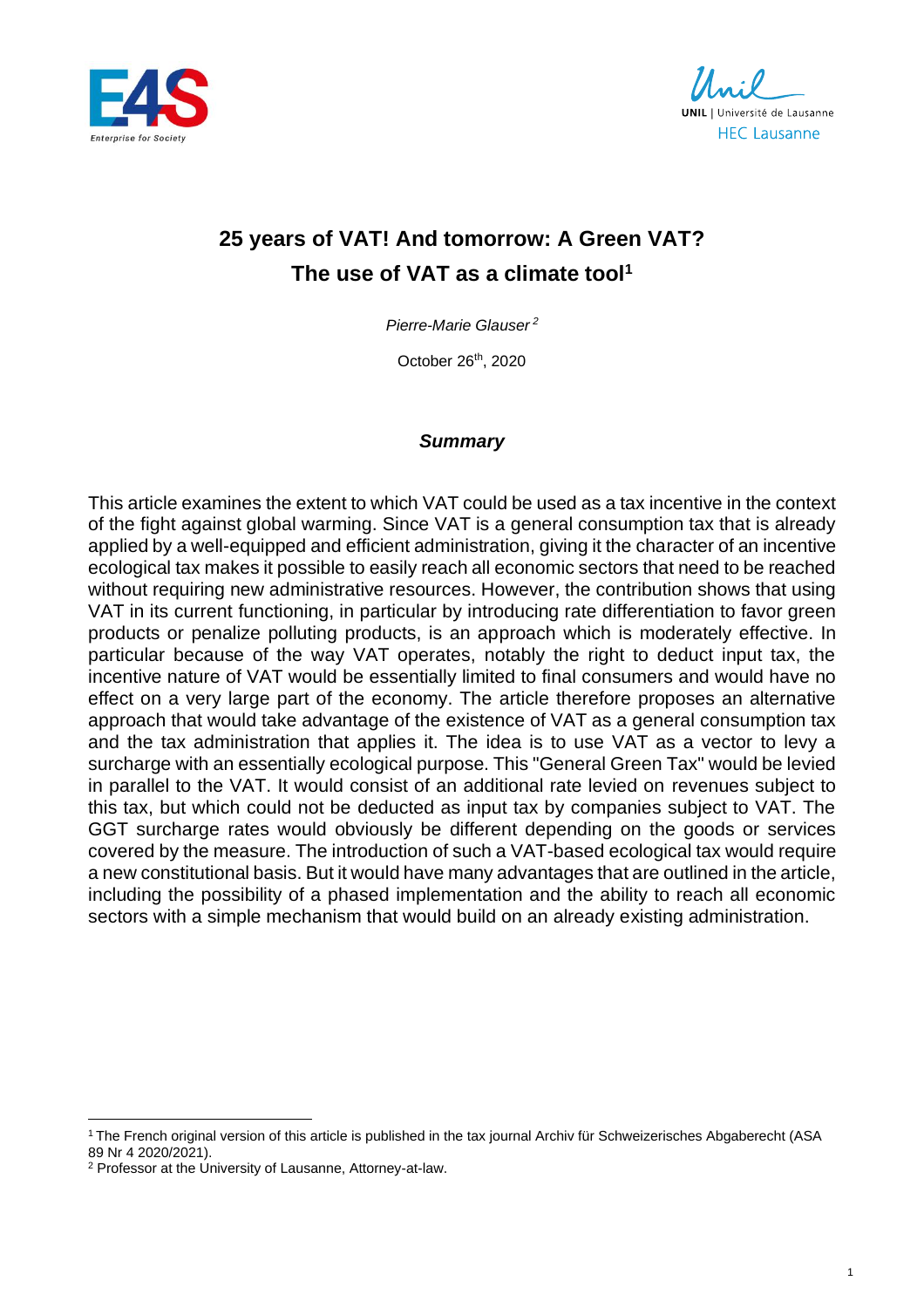

# *Table of contents*

| L                           |            |  |
|-----------------------------|------------|--|
| 1.                          |            |  |
| $\mathcal{P}_{\mathcal{C}}$ |            |  |
| 11.                         |            |  |
| 1.                          |            |  |
| 2.                          |            |  |
| III.                        |            |  |
| 1.                          |            |  |
| 2.                          |            |  |
| 3.                          | 3.1<br>3.2 |  |
| 4.                          |            |  |
| IV.                         |            |  |
| 1.                          |            |  |
| 2.                          |            |  |
| 3.                          |            |  |
| 4.                          |            |  |
| V.                          |            |  |
|                             |            |  |

# <span id="page-1-2"></span><span id="page-1-1"></span><span id="page-1-0"></span>*I. Introduction*

#### *1. Climate issues and ecological taxes*

Global warming has become a fact of life that everyone, except for a few anosognosias, has become aware of. For many years, governments have been trying to introduce measures to contain this phenomenon and limit greenhouse gas emissions<sup>3</sup>. The Paris Agreement adopted in December 2015 and ratified by Switzerland on 16 June 2017 sets the goal of keeping global warming 2 degrees below pre-industrial levels. But the climate challenges are enormous and pressing. In Switzerland, the 2-degree warming threshold has already been reached<sup>4</sup> and the greenhouse gas reduction target for our country corresponds to 30% compared to 1990 levels by 2030.

In this context, the implementation of tools that use market forces to contribute to ecological objectives appears as an obvious solution. These include tax incentives<sup>5</sup>. Ecological taxes

<sup>3</sup> For a history of international agreements, see Federal Council Message on the total revision of the CO2 Act for the period after 2020 of 1.12.2017, FF 2018, 229 ff (CO2 Message), p. 236 ff.

<sup>4</sup> CO2 message, p. 246.

<sup>5</sup> For a classification of the various ecological taxes, see Oberson Xavier, Les taxes écologiques et le partage des compétences de leur mise en œuvre entre la Confédération et les cantons, Archives de droit fiscal (ASA) 60, 1992, p.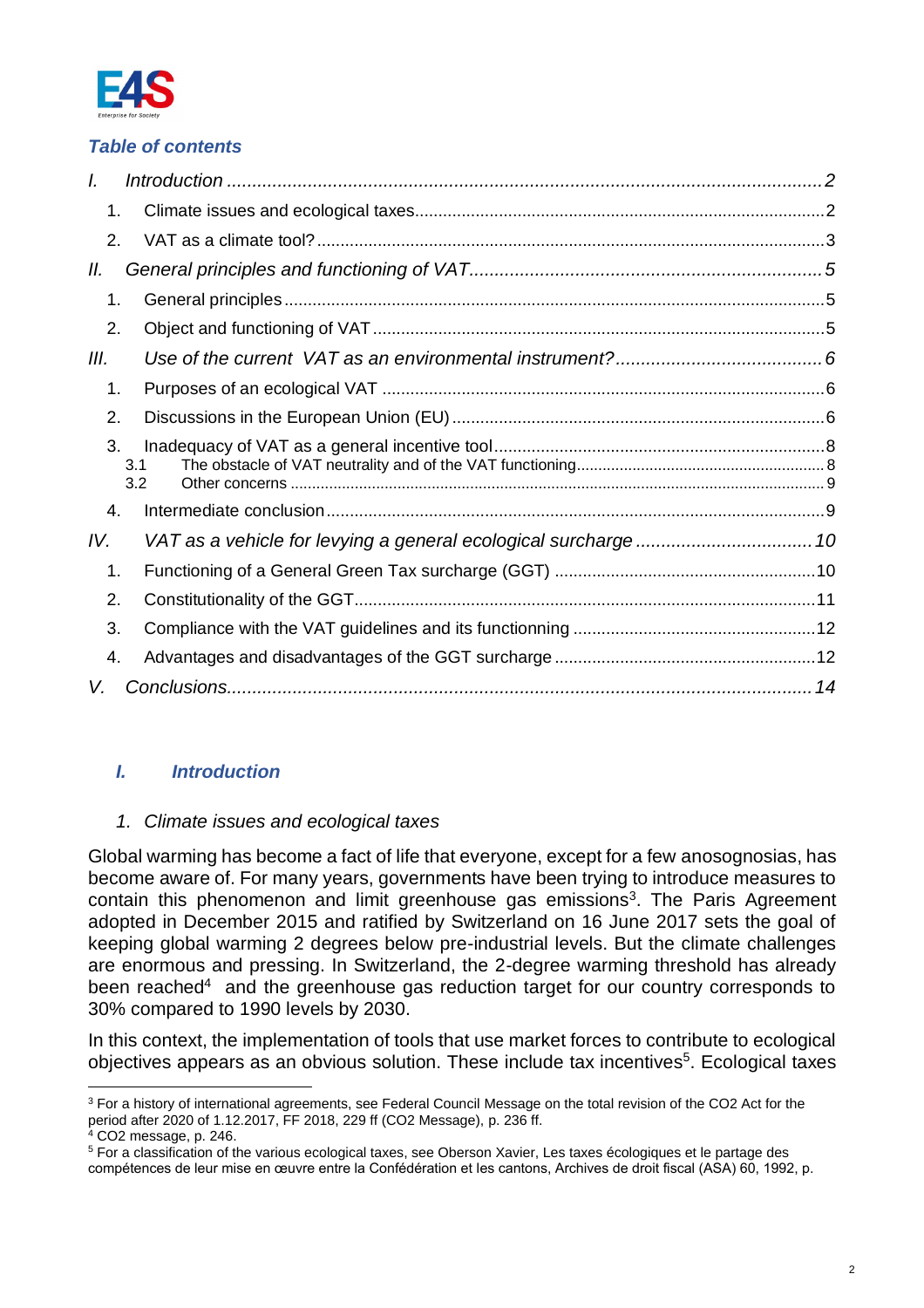

pursue several objectives. On the one hand, global warming generates very high costs that nobody is required to pay for. Environmental taxes are an effective way to integrate these costs into the price of the activities that generate them, i.e. to internalize these costs and ensure that the persons who generate the pollution pay the price for it $6$ . They make certain polluting services or products more expensive and can thus change the behavior of economic actors<sup>7</sup> thus encourage greener purchases<sup>8</sup>.

<span id="page-2-1"></span>The CO2 Act, that has been adopted by the Swiss Parliament on September 25, 2020 is the main instrument of Swiss climate policy<sup>9</sup>. Various measures are mentioned, including the use of environmental taxes. In addition to the CO2 tax, a new tax on airline tickets has in particular been introduced<sup>10</sup>. This new ticket incentive tax is constructed as an indirect tax: air transport companies are subject to the  $tax^{11}$ , which is passed on to the passenger. The Federal Office for the Environment (FOEN) is responsible for collecting the airline ticket tax<sup>12</sup>.

In the context of the climate emergency, however, all sectors will need to contribute to the efforts. While transport is one of the areas with high emissions, construction, industry, agriculture and food production are also part of the issue<sup>13</sup>. It is clear that only a comprehensive approach and large-scale behavioral change will make it possible to meet the challenges of global warming. Beyond the aviation sector, it is also necessary to favor electric propulsion over fossil fuel engines, locally produced fruits and vegetables over those produced on the other side of the world, etc.

# <span id="page-2-2"></span><span id="page-2-0"></span>*2. VAT as a climate tool?*

VAT is a general consumption tax that affects most economic sectors. It concerns both goods and services. Thanks to its three modes of collection<sup>14</sup>, it can cover all forms of consumption on Swiss territory, whether clients acquire good or services from Swiss providers or import goods or purchase services from abroad.

The question of the use of VAT as a climate tool thus deserves to be raised. Can we add an incentive role to our VAT and give it the character of an ecological tax? As we will see below, this question has been discussed in the European Union (EU), but, to our knowledge, not

<sup>225</sup> ff (taxes écologiques), p. 228 ff , Oberson Xavier, Les fondements juridiques de la fiscalité écologique, in: Pillet/Oberson et al (eds), Réforme fiscale écologique - Fondements, applications, Basel/Geneva/Münich 2001, p. 13ss (fondements), p. 13ss and Daguet Sandra, Paying to pollute? La fiscalité écologique en Suisse, Lausanne 2014 (Paying), p. 38f.

<sup>&</sup>lt;sup>6</sup> The Entreprise for Society Center (E4S), Introducing an Airline Ticket Tax in Switzerland, Estimated effects on Demand, Policy Brief March 12th, 202[0\(h](https://www.e4s.center/wp-content/uploads/2020/03/E4S_PB_EN_v2.pdf)ttps://www.e4s.center/wp-content/uploads/2020/03/E4S\_PB\_EN\_v2.pdf; consulté le 28 juillet 2020) [Ticket Tax], p. 3.

<sup>7</sup> Oberson, Ecological Taxes, p. 226; Daguet, payer, p. 35s; Kosonen Katri/Nicodème Gaëtan, The Role of Fiscal Instruments in environmental policy, in: Critical Issues in Environmental Taxation, Volume VIII, Oxford University Press 2010, p.3ss (Role), p. 5.

<sup>8</sup> Kosonen/Nicodème, Role, p. 5.

<sup>9</sup> CO2 Message, p. 244.

<sup>10</sup> Art. 42ff CO2 Law

<sup>11</sup> Art. 43 CO2 Law. <sup>12</sup> Art. 46 CO2 Law.

<sup>&</sup>lt;sup>13</sup> For an overview of the sectors with the highest emissions in Switzerland, see CO2 Message, p. 246. See also Oosterhuis Frans/Schaafsma Marije, Value Added Tax as an environmental Policy Instrument? In: Critical Issues in Environmental Taxation, Volume VIII, Oxford University Press 2010, p. 395 ff. (Policy instrument), p. 400, which puts food at the forefront of climate impact sectors.

<sup>14</sup> Art. 1, para. 2 of the Swiss Law on VAT of June 12, 2009 (VAT Law).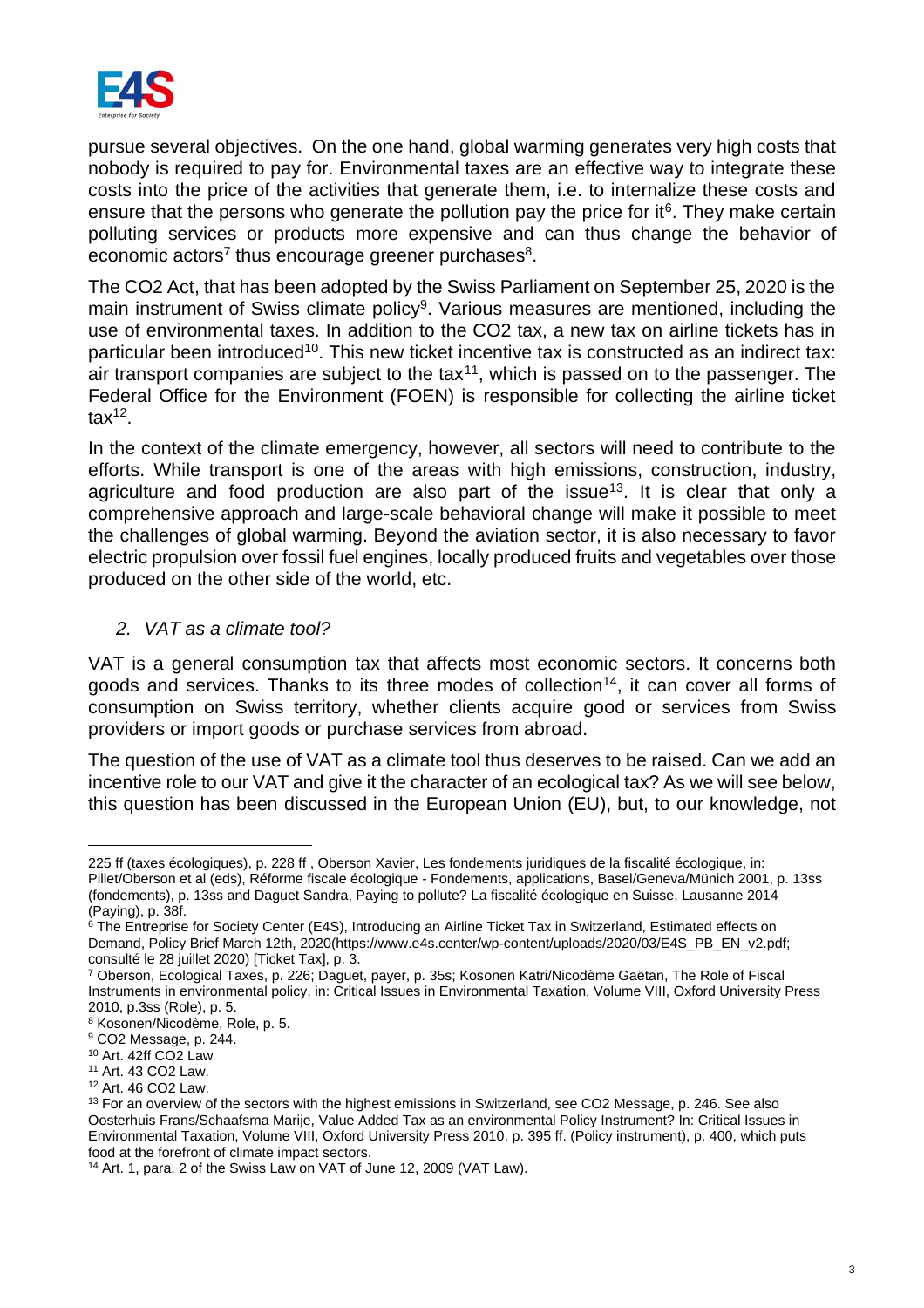

yet in Switzerland. At a time when our VAT is celebrating its 25th anniversary and in the context of the current climate issues, it seems appropriate to address this subject and examine this possibility.

A first approach, which will be the subject of Chapter [III](#page-5-0) below, could be to use VAT as such, as it currently operates, to give it the character of an environmental tax. Following the example of what has been envisaged in the EU, the introduction of distinct VAT rates, in particular to raise the price of polluting services, could thus give this tax an incentive character. The use of reduced rates to promote certain ecological products, or even leaving outside the scope certain operations, could also be envisioned. The objective would be the same each time: to steer consumption towards a more climate-responsible behavior by making certain services more expensive than others. However, we shall see that, because of the way it works, VAT is a tool that presents disadvantages as an incentive tax.

We shall then examine, in Chapter [IV,](#page-9-0) whether VAT could not be used as a vehicle for levying a surcharge with an essentially ecological purpose. This surcharge, which we shall call *General Green Tax*, would not be part of the functioning of the current VAT, but would represent a separate tax operating as a pure tax incentive levied alongside and backed by VAT. Indeed, VAT is implemented by the Federal Tax Administration (FTA), a wellestablished and efficient administration with a very broad base of registered taxpayers representing a large majority of the country's economic actors. This administration would hence be well positioned to levy a tax separate from VAT on economic players, particularly businesses. Such a use of the FTA for the levying of taxes distinct from VAT would not be fundamentally new, since the FTA already assumes the levying of radio and television license fees from companies<sup>15</sup>.

VAT is a tax that represents the Confederation's main resource<sup>16</sup>. The use of higher rates to penalize less environmentally friendly products would therefore necessarily also have a fiscal character. The same applies to a surcharge levied in addition to VAT. In the classical conception of ecological taxation, these funds can be used to reduce other taxes, e.g. taxes on earned income<sup>17</sup>, to finance social insurance<sup>18</sup> or to meet urgent public needs. Part of this income could also be reinvested in measures to reduce the price of more environmentally friendly products, e.g. by reducing the cost of local production of Swiss fruits and vegetables, reducing the price of electric vehicles, etc. The issues related to the use of the funds collected through the introduction of an ecological VAT are not the subject of this contribution. In addition, the fact that certain transactions are penalized in comparison with others raises the question of the compatibility of these measures with European subsidy rules and WTO regulations, which are not dealt with here. Finally, this study does not examine the extent to which a price increase generated by a higher VAT rate or the levying of a surcharge is economically efficient. This question should be studied together with economists<sup>19</sup> and climate specialists.

<sup>&</sup>lt;sup>15</sup> See Art. 70 ff. of the Federal Act on Radio and Television of 24 March 2006 (LRTV), which stipulates that the FTA is responsible for collecting the license fee from entities who are registered VAT tax payers (Art. 70a LRTV).

<sup>&</sup>lt;sup>16</sup> In 2019, it brought in 22.5 billion, i.e. 30% of the Confederation's ordinary revenue.

<sup>17</sup> See in particular Kosonen/Nicodème, Role, p. 5.

<sup>&</sup>lt;sup>18</sup> This could help to avoid the need to increase social charges and, as Kosonen/Nicodème, p. 5s, points out, could have a positive impact on employment.

<sup>&</sup>lt;sup>19</sup> For an example of an impact assessment on the use of different VAT rates, see in particular Institute for Environmental Studies, The use of differential VAT rates to promote changes in consumption and innovation, Final report commissioned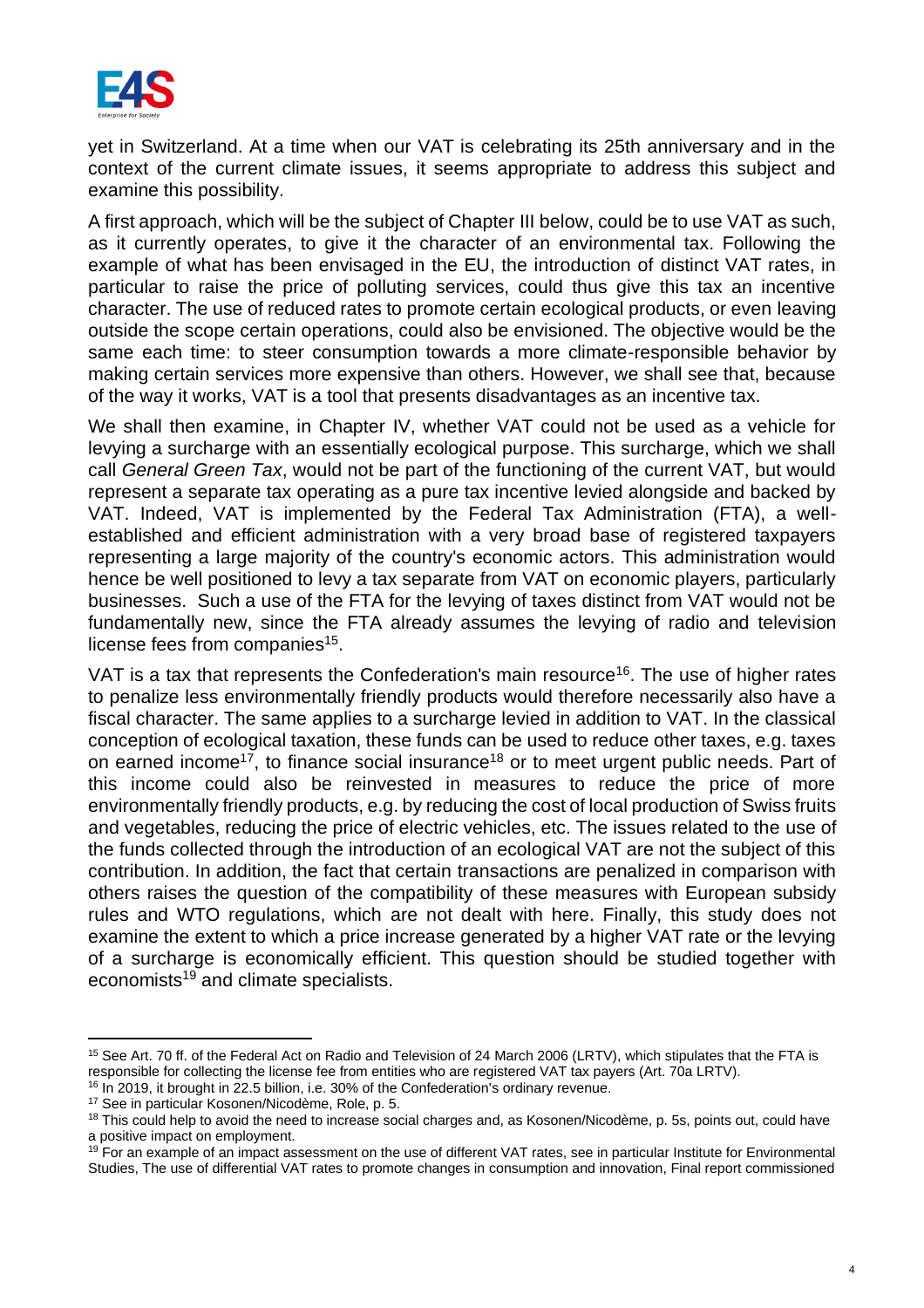

# <span id="page-4-0"></span>*II. General principles and functioning of VAT*

#### <span id="page-4-1"></span>*1. General principles*

Art. 130 of the Swiss Constitution (Cst.) gives the Swiss Federal State the power to levy VAT, which it does essentially on the basis of the VAT Law<sup>20</sup>. Like all taxes, VAT must comply with constitutional principles, particularly those governing taxation (Art. 127 (2) Cst.)<sup>21</sup>. VAT is also governed by Guiding Principles which are in particular recalled in art. 1, para. 3 VAT Law. They derive from the nature and characteristics of VAT as a general consumption tax<sup>22</sup> and seek to guide the legislator in drafting the law and the authorities it in its application<sup>23</sup>. In particular, the principle of neutrality<sup>24</sup> should be noted here, which aims to ensure that VAT does not distort relations between the various economic players. As far as possible, all goods and services should be taxed in the same way, irrespective of the subjective characteristics of the supplier and his position in the production chain. In order to ensure competitive neutrality, two typical VAT mechanisms are essential: on the one hand the deduction of input tax and on the other hand the possibility for the taxable person to transfer the tax to his customer. The principle of efficiency of collection aims at levying the tax according to the simplest possible rules and aims at reducing collection costs as much as possible. The principle of transferability recalls that VAT must be passed on to the consumer.

### <span id="page-4-2"></span>*2. Object and functioning of VAT*

VAT is a general consumption tax whose purpose is to tax the use of income by the final consumer<sup>25</sup>. It is levied at all stages of the value chain (it is referred as a multi-stage tax). The specific VAT mechanism must nevertheless ensure that the tax is only economically borne by the final consumer, without becoming a definitive burden on taxable businesses. VAT is paid to the FTA by the taxable person who can pass it on to its customers on the invoice. It therefore also affects transactions between businesses. A business' expenses and investments are thus burdened with VAT. When it is registered as a VAT taxpayer, this economic actor can however recover this VAT through the mechanism of input tax deduction. Otherwise, the input VAT invoiced by its suppliers represents a cost which either reduces its margin or is passed on in a hidden manner in the prices of the supplies to its customers. This is known as hidden tax. The recovery of input tax thus represents a central element of VAT.

by European Commission, 25.06.2008 (Final report EU); Kosonen/Nicodème, Role, p. 13 refer to economic studies on the impact of different VAT rates.

<sup>&</sup>lt;sup>20</sup> Federal law governing the value added tax of 12.06.2009 (VAT Law).

<sup>&</sup>lt;sup>21</sup> On the question of constitutional principles and VAT, as well as on the question of the VAT Guiding Principles, see in particular Glauser Pierre-Marie, Les principes régissant la TVA : de l'utopie à la réalité ? Archives de droit fiscal (ASA) 84 (2015-2016), p. 97ss (Principles) and the references cited.

<sup>&</sup>lt;sup>22</sup> Oberson Xavier, Les principes directeurs et constitutionnels régissant la taxe sur la valeur ajoutée, RDAF II 1997, p. 33 ff (Principes), p. 38; Mollard Pascal/Oberson Xavier/Tissot Benedetto Anne, Traité TVA, Bâle 2009 (Traité), p. 86. <sup>23</sup> Mollard/Oberson/Tissot Benedetto, treatise, p. 86.

<sup>&</sup>lt;sup>24</sup> For an overview of the various guiding principles, see Glauser, Principles, p. 102 ff. and the references cited.

<sup>25</sup> See art. 1, para. VAT Law.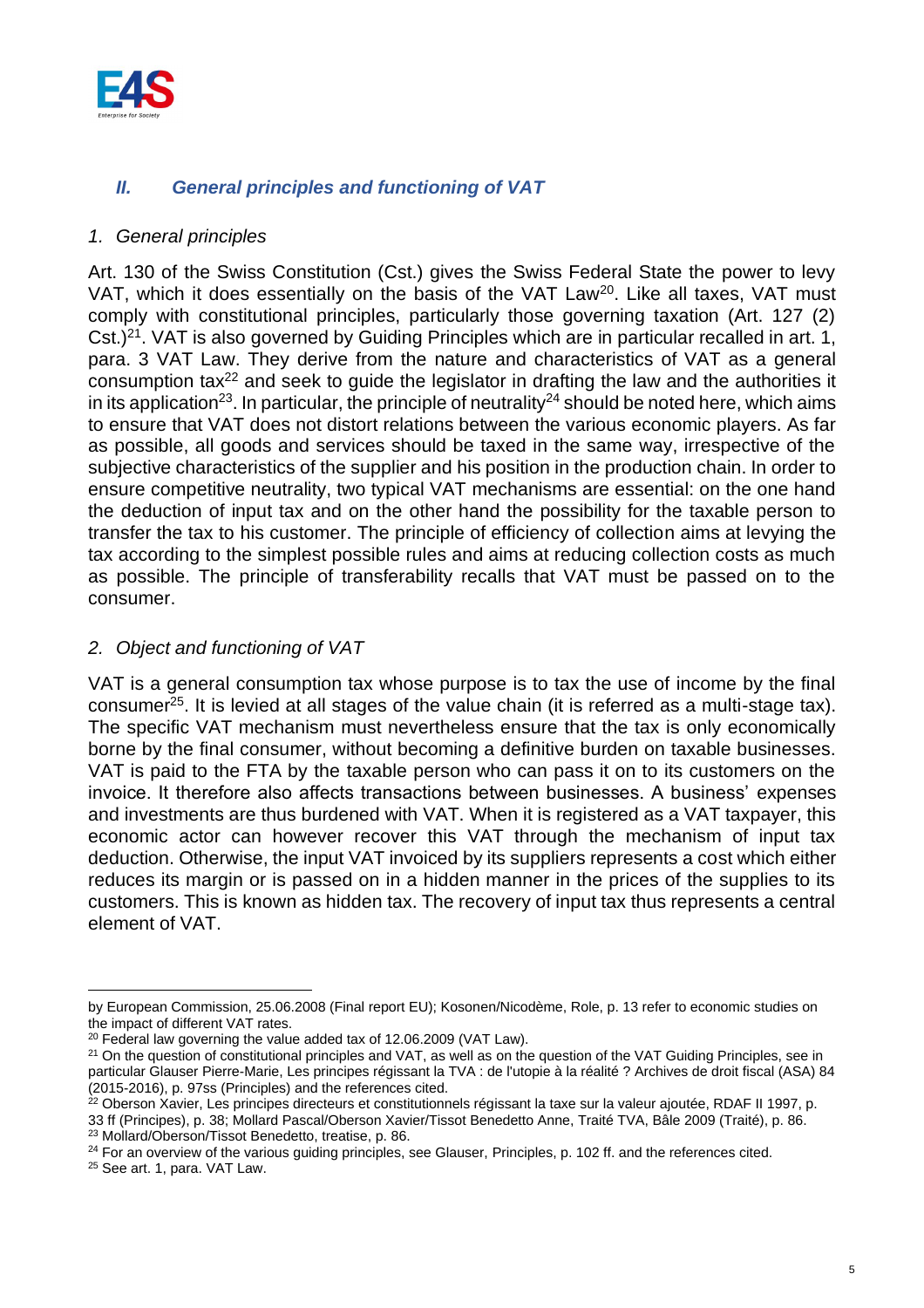

The purpose of VAT is to tax consumption on Swiss territory<sup>26</sup>. Imported goods are taxed at the time of importation (import tax) and services acquired from foreign suppliers must be self-assessed by the Swiss consumer as soon as the foreign supplier is not registered as a Swiss VAT taxpayer (reverse charge mechanism). On the other hand, goods exported and services provided to customers outside the country are in principle not subject to VAT. The international competitiveness of Swiss suppliers is therefore not affected by the level of VAT rates<sup>27</sup>.

# <span id="page-5-0"></span>*III. Use of the current VAT as an environmental instrument?*

#### <span id="page-5-1"></span>*1. Purposes of an ecological VAT*

As a general consumption tax, the use of VAT as an incentive tool could have a much broader scope than targeted taxes such as, for example, the new CO2 tax on airline tickets. Moreover, it could be based on a mechanism already well known to economic actors and on an existing and well-equipped administration to levy it. The classic approach to give VAT the character of an ecological tax consists in using distinct rates to favor certain services over others, whether it be reduced rates for ecological products or higher rates for polluting products<sup>28</sup>. The effectiveness of a rate difference on consumer behavior depends strongly on the economic concept of elasticity, in particular the cross-elasticity of demand, which determines to what extent an increase in the price of a product of a certain category will lead to an increase in the consumption of alternative products in the same product category<sup>29</sup>. The interest is obviously to lead the consumer to switch from a polluting product to a green product; this can be best achieved by an increase in price through VAT for goods with a high elasticity. This naturally depends on the type of products concerned<sup>30</sup>. However, even when it concerns goods with low elasticity - such as energy or food - the impact of incentive VAT rates is likely to have a significant environmental effect<sup>31</sup>. Of course, the effect of rate differentiation should ideally apply to products with high elasticity. However, it is primarily up to economists and climate specialists to decide which products should begiven priority for "green" VAT rates.

# <span id="page-5-2"></span>*2. Discussions in the European Union (EU)*

At the European Council of March 2008, one of the conclusions of the EU Presidency stated the following: "The European Council also invites the Commission, in bringing forward its legislative proposals on VAT rates, due in the summer of 2008, and working with the Member States, to examine areas where economic instruments, including VAT rates, can have a role to play to increase the use of energy-efficient goods and energy-saving

 $26$  The principle - unwritten in the VAT Law - of destination requires goods and services to be taxed in their country of consumption (Glauser, Principles, p. 107).

<sup>&</sup>lt;sup>27</sup> Kosonen/Nicodème, Role, p. 7 note that incentive taxes can penalize international competitiveness, which should not be the case with the use of VAT as this tax is not levied by the country of the supplier in case of export.

<sup>&</sup>lt;sup>28</sup> Insofar as the use of separate rates consists of increasing the relative price of some products compared to others, the two approaches are essentially the same. For the purposes of this analysis, we will refer mainly to reduced rates for environmental friendly products.

 $^{29}$  Final report, p. 18; E4S, Ticket tax, p. 3ss, which examines the issue in thecontext of air ticket tax.

<sup>30</sup> Final report, p. 18 ff.

<sup>31</sup> Oosterhuis/Schaafsma, Policy instrument, p. 406.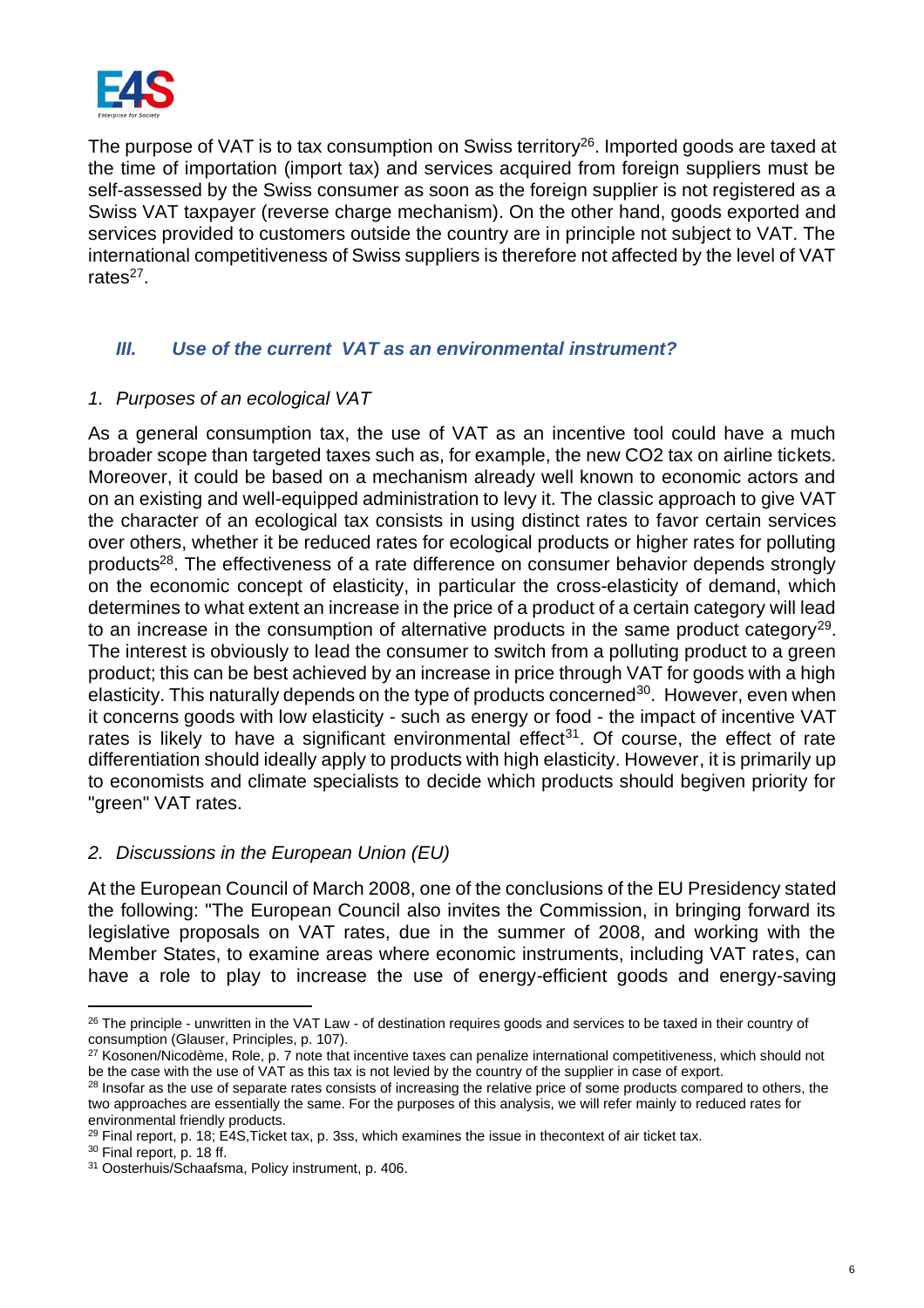

materials"<sup>32</sup>. While this project has clearly not made much progress at an institutional level<sup>33</sup>, it has in any case generated discussions in the literature<sup>34</sup>. In addition, several EU countries already apply reduced rates for certain environmentally friendly products<sup>35</sup>.

The discussion in the EU highlights the advantages of using reduced VAT rates for environmental purposes. In addition to the direct impact on the environment through the mechanism of substitution of polluting products by green products<sup>36</sup>, the difference in VAT rates could have an impact on innovation by encouraging producers of environmentally unfavorable goods to evolve their product to benefit from more favorable rates<sup>37</sup>. It also has a communication effect insofar as the VAT rate represents a signal that draws the consumer's attention to the environmental aspect of certain goods and services; moreover, economic actors can integrate this aspect into their marketing strategy<sup>38</sup>. Finally, as already mentioned above, the use of VAT as a climate tool has the advantage of being based on an already existing administration<sup>39</sup>.

But the application of reduced VAT rates also has disadvantages. Beyond the general criticism of the regressive effect of  $VAT^{40}$ , the difficulty of differentiating between products that are to be favored, those that are to be penalized and mixed products is highlighted $41$ . Moreover, some green products, for example in the food sector, are already taxed at reduced rates<sup>42</sup>. The rebound effect is also evoked in the context of a reduction in VAT: making certain green products cheaper could lead to an increase in their consumption, which would be negative from an ecological perspective<sup>43</sup>. Furthermore, the introduction of reduced VAT rates leads to a loss in tax revenues for the State. This in particular if the measure concerns products that the consumer was in any case intending to acquire (*free*  rider effect)<sup>44</sup>. In addition, the introduction of separate rates creates administrative costs linked in particular to the complexity that it generates<sup>45</sup>. Finally, a rate reduction creates the

<sup>32</sup> European Council of 13/14.3.2008, Brussels, Presidency Conclusions, 20.05.2008, 7652/1/08 Rev 1, paragraph 27.

<sup>33</sup> Herbain Charlène, Should VAT be the next environmental Policy Tool? International VAT Monitor, 2020 (Vol. 31), Nr.

<sup>2,</sup> published online 14.01.2020 (Policy Tool), p. 2s.

<sup>&</sup>lt;sup>34</sup> Final report, p. 3 ff; Herbain, Policy Tool, p. 2 which gives an overview of the work related to the review of reduced rates; Kosonen/Nicodème, Role, p. 12 ff which discusses reduced VAT rates and compares them with other direct tax measures; Oosterhuis/Schaafsma, Policy instrument, p. 395 and Ashworth Elisabeth / Cox Etienne, Using VAT as a Tool to Fight Climate Change? Daily Tax Report: International, April 14, 2020 (Tool), p. 1ss which looks at the climate impact of reduced VAT rates; Widmann Werner, Kann die Umsatzsteuer einen Beitrag zum ökologischen Umbau des deutschen Steuerrechts leisten?Umsatzsteuer-Rundschau 1996, p. 146 (Umbau), p. 146ss (rather sceptical); Keil Thomas, Mehrwertsteuersystem und ökologische Steuerreform - Versuch einer konzeptionellen Verbindung, Umsatzsteuer-Rundschau 1996, p. 247 (Steuerreform) which refers to an "Allphasen- Ökosteuer" which would charge the final consumer for all energy; the idea is to provide for a VAT surcharge for each company according to its energy consumption which would be added to the VAT rate charged to customers; this surcharge is in addition to the normal VAT rate and could thus be deducted as input tax.

<sup>&</sup>lt;sup>35</sup> For an overview, see Herbain, Policy Tool, p. 2.

<sup>36</sup> See above [1;](#page-5-1) Final report, p. 11; Oosterhuis/Schaafsma, Policy instrument, p. 406. Oosterhuis/Schaafsma, Policy Instrument, p. 407 conclude, for example, that an increase in VAT rates in relation to food could have a positive impact on the climate.

 $37$  Final report, p. 21, which notes that this effect depends on the type and elasticity of the product concerned.

<sup>38</sup> Final report, p. 19f; Oosterhuis/ Schaafsma, Policy Instrument,p. 403.

<sup>39</sup> Final report, p. 12.

<sup>40</sup> See in particular Widmann, Umbau, p. 146. This critic, which is also controversial in doctrine, concerns the fact that VAT does not take sufficient account of contributive capacity; this argument could be strengthened by the use of higher rates on some products than on others.

<sup>41</sup> Final report, p. 16.

<sup>42</sup> Oosterhuis/ Schaafsma, Policy Instrument, p. 399.

<sup>43</sup> Final Report EU, p. 21; Oosterhuis/ Schaafsma, Policy Instrument, p. 403.

<sup>44</sup> Final Report EU, p.23f; Oosterhuis/ Schaafsma, Policy Instrument, p. 401.

<sup>45</sup> Final report, p. 25; Herbain, Policy Tool, p. 3; Widmann, Umbau, p. 147.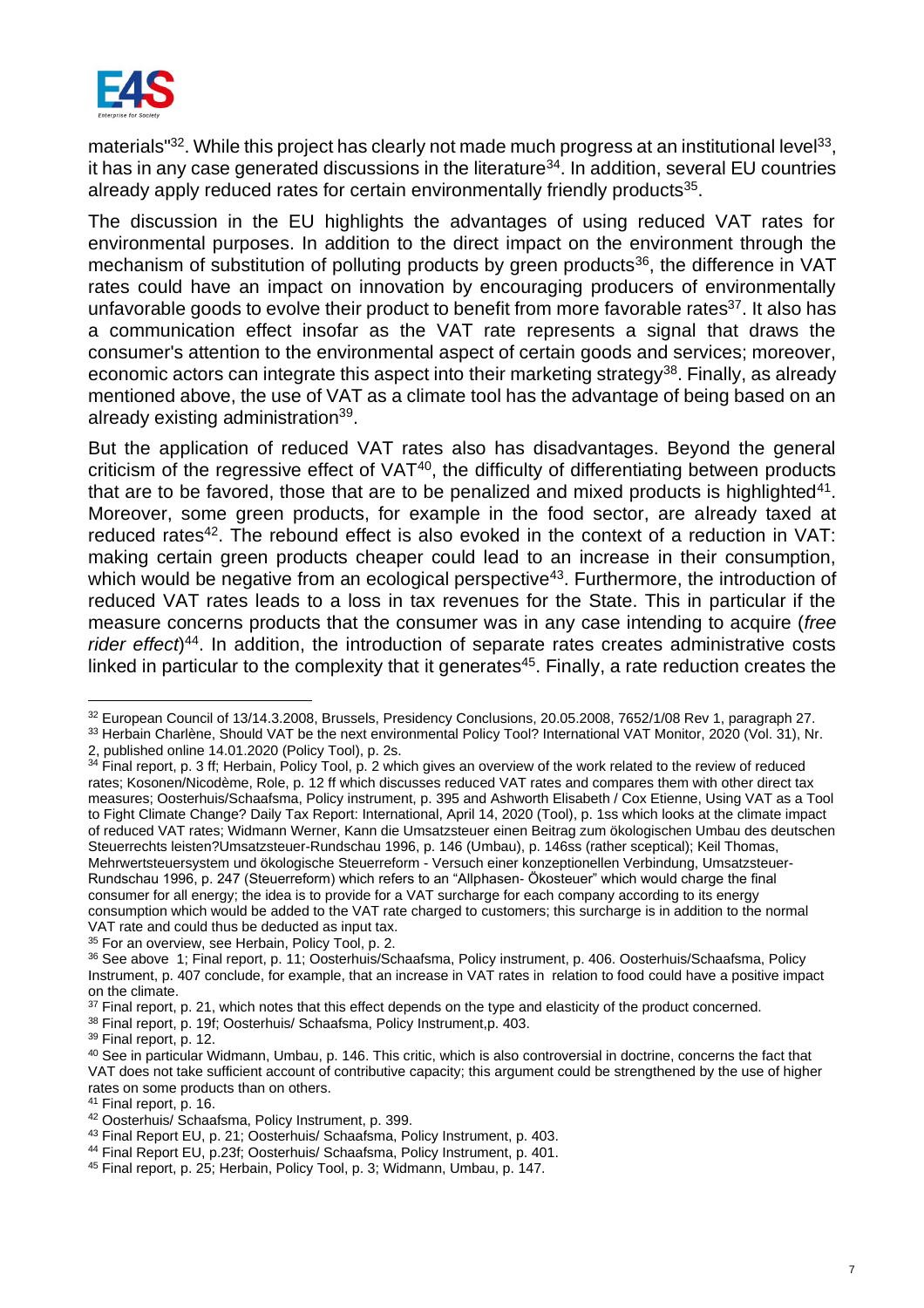

risk that the supplier will not pass on the rate reduction to its client and will take advantage of it to increase its margin<sup>46</sup>.

#### <span id="page-7-0"></span>*3. Inadequacy of VAT as a general incentive tool*

# *3.1The obstacle of VAT neutrality and of the VAT functioning*

<span id="page-7-1"></span>The few authors in Switzerland who have discussed the use of VAT in an ecological context reject it as a climatic tool because of the principle of neutrality<sup>47</sup>. Indeed, there is a fundamental contradiction between the incentive nature of an ecological tax and the neutrality on competition of the same tax which, by definition, penalizes some actors in relation to others. VALLENDER and JACOBS therefore reject the idea of VAT with an ecological purpose, including the use of reduced rates<sup>48</sup>.

Beyond the question of neutrality, the use of VAT as an ecological incentive tool comes up against a fundamental problem, in our opinion, which lies in the very functioning of this tax. As mentioned above<sup>49</sup>, VAT only burdens the final consumer. Companies subject to VAT do not in principle bear the tax burden thanks to the mechanism of input tax deduction and the transfer of the tax to their customers. Needless to say, questioning or limiting the right to deduct input tax seems difficult to envisage, as this would question the very functioning of VAT. Thus, whatever the way in which the rates are adapted to pursue an ecological incentive, the measure only applies to final consumers and remains without any effect on businesses. The introduction of a green VAT therefore only concerns the last stage of the value chain and completely leaves aside all the other economic actors which, of course, must also contribute to solving the climate issue<sup>50</sup>. The introduction of a green VAT would therefore represent a mechanism which would place the environmental effort exclusively on the final consumers while ignoring the other economic actors.

A few examples will illustrate this point. Imagine a lower VAT rate for the purchase of electric cars than for fuel cars. A company acquiring a new vehicle can deduct the input VAT on the purchase of the vehicle and therefore remains completely unaffected by the difference in rates, unlike a private individual who cannot reclaim the VAT. Thus, the tax incentive has no effect on businesses, which will have no fiscal interest in favoring electric vehicles. Only entities which, because of the nature of their exempted turnover (banking, insurance, hospitals, etc.) or the fact that they receive subsidies (culture, public education, etc.) are not entitled - or have a limited right - to deduct input tax, would be affected by the difference in rates. Hence, only certain economic sectors would be penalized compared to others, which would raise delicate constitutional questions regarding equal treatment and discrimination between competitors, in particular. This is all the more so as it would not necessarily be the

<sup>46</sup> Oosterhuis/ Schaafsma, Policy Instrument, p. 400f; Herbain, Policy Tool, p. 4 (and references cited). See, however, also Final report EU, p. 17, which shows that in general an increase in the rate is reflected in the price of the services concerned.

<sup>47</sup> Vallender K., Jacobs R., Ecological Tax Reform, Haupt (IFF 92), Berne 2000, p. 171.

<sup>48</sup> Vallender/Jacobs, p. 171.

<sup>49</sup> See above [2.](#page-4-2) 

<sup>&</sup>lt;sup>50</sup> This aspect has only been mentioned very rarely in the literature we have consulted in the European context; however, it should be noted that Oosterhuis/Schaaafsma, Policy Instrument, p. 399 also highlights the fact that the reduction in VAT rates would only have an effect on goods acquired by final consumers or entities that do not have a right to deduct input tax.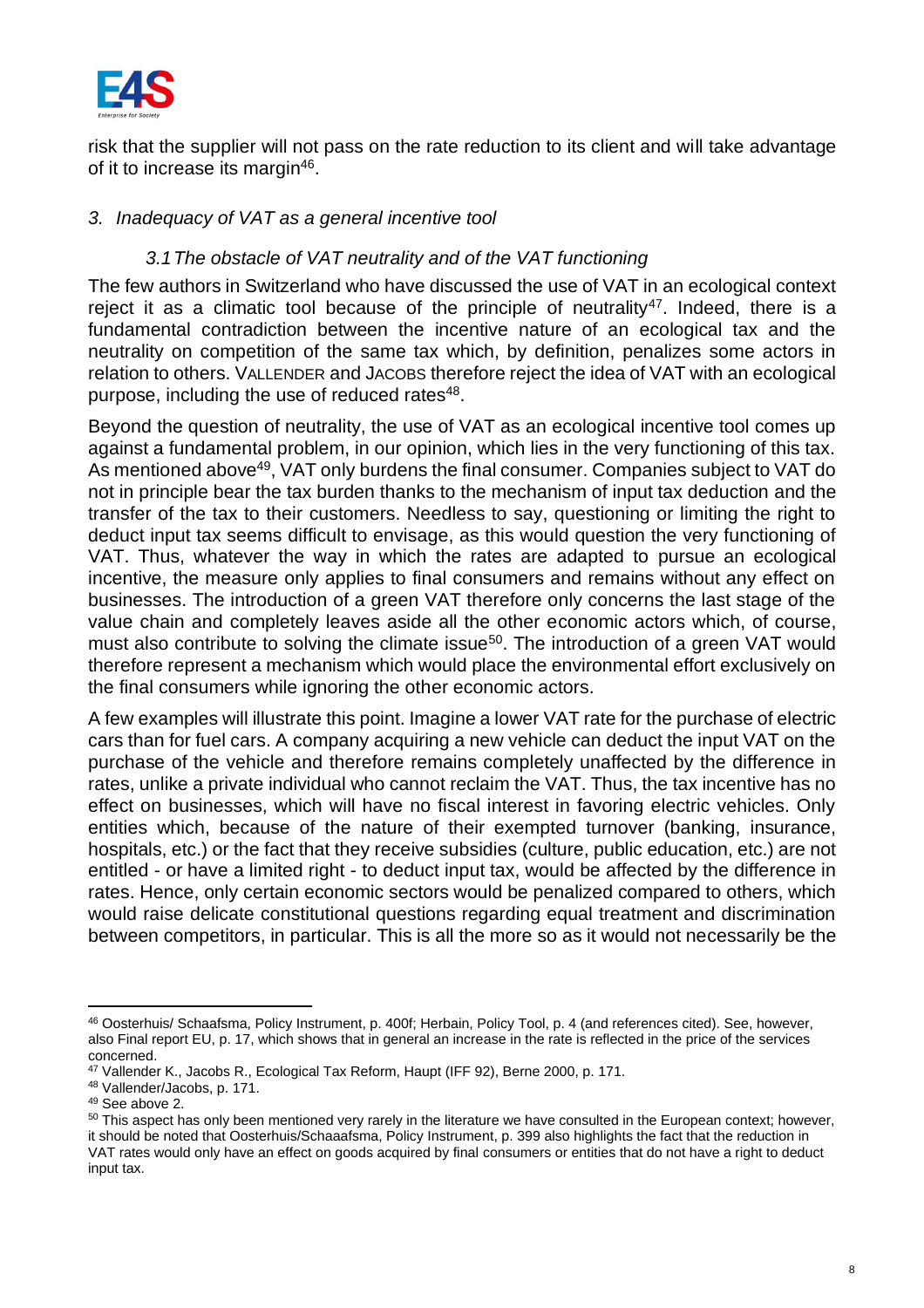

areas most directly concerned that would be affected, since sectors like food, industry, vehicle sales, energy etc. have generally a full right to deduct input tax.

The mechanism of VAT and its focus on the final consumer also implies that the effect of the introduction of green VAT rates would have a quite different effect depending on the stage of the production chain in which transactions take place. Indeed, a decision may have a negative climatic impact upstream in the production chain and result in an environmentally neutral product at the consumer level. Imagine that VAT applies a lower rate for strawberries produced locally in Switzerland than for those imported from Palombia. A Swiss restaurant buys strawberries to make sorbets on his restaurant 's menu. The local consumption of sorbet is in itself climate neutral and therefore this type of service should not be penalized. It is the purchase of Palombian strawberries that should be reduced in favor of locally produced strawberries. Since the restaurant can recover VAT, regardless of the VAT rate applied to the purchase of the strawberries it uses to make the sorbet, it will have no incentive to choose one category of strawberries over another. As for the sorbet consumed by the customer, the VAT rate charged to the consumer will be the same whether the service consumed includes strawberries produced locally or in Palombia. This example shows that VAT cannot function as an environmental incentive as soon as the operation takes place before the last stage of the value chain, i.e. the final non-business consumption stage.

### *3.2Other concerns*

<span id="page-8-0"></span>The disadvantages of the use of reduced VAT rates for environmental purposes highlighted in the context of the EU necessarily also apply to Swiss VAT<sup>51</sup>. A particular concern is the problem of the increased complexity of applying different types of rates and the administrative costs that this generates. Reintroducing different rates in VAT would run against the simplification efforts that led to the law currently in force. It should be recalled in this respect that a fundamental reform of the VAT Law was initiated in 2005<sup>52</sup> with the aim of simplifying VAT in order to reduce the costs it generates for businesses<sup>53</sup>. It is obvious that the introduction of additional reduced rates would not go in the direction of VAT simplification.

#### <span id="page-8-1"></span>*4. Intermediate conclusion*

The use of VAT, in its current functioning as a general consumption tax, to influence the ecological behavior of economic actors and contribute to the fight against global warming appears to be a moderately effective tool. The differentiation of tax rates can certainly have a positive effect in ecological terms by influencing consumer behavior towards a greener trend; moreover, VAT has the advantage of affecting all economic sectors and being levied by a well-established administration. However, because of the VAT mechanism, which is impregnated with the principle of neutrality, the incentive character only concerns final consumers who do not act in the context of an entrepreneurial activity and companies that do not have a full right to recover input tax. The introduction of green VAT therefore concerns only part of economic operations, i.e. those affecting the final stage of the production chain.

<sup>51</sup> See above [2.](#page-5-2) 

<sup>52</sup> On the history of the LTVA, see in particular Glauser Pierre-Marie, 25 years of VAT: Retrospective and prospective - In particular the challenges of digitalisation for Swiss VAT, Expert Focus 5/2020, p. 337ss (Retrospective).

<sup>53</sup> Message from the Federal Council on the simplification of VAT of 25 June 2008, FF 2008, 6777 (Simplification message), p. 6300.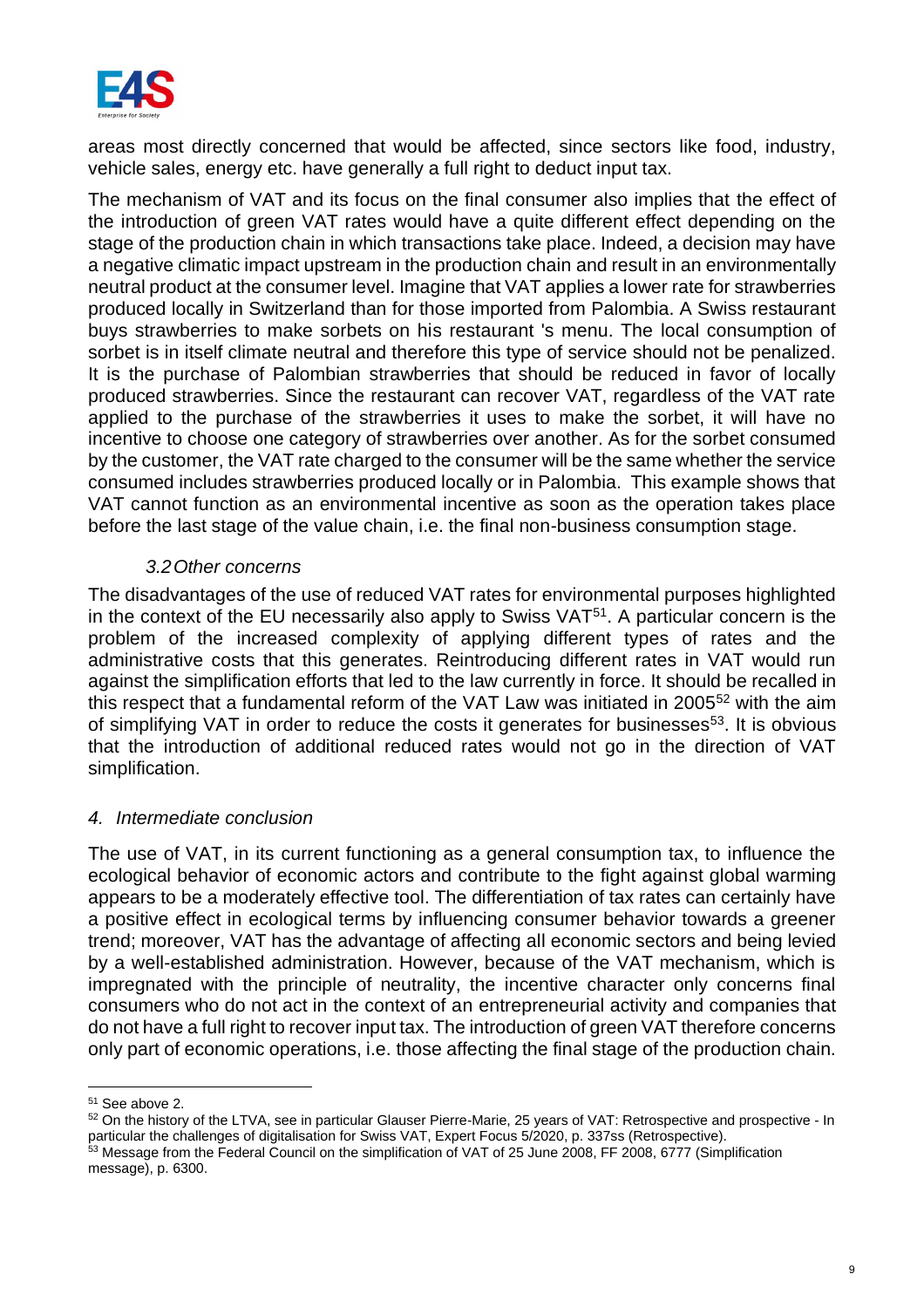

All operations in earlier stages would thus escape this ecological measure. Such an ecological reform would therefore be very limited in scope and would leave out a very large part of the economy. On the other hand, it would be accompanied by the shortcomings highlighted in the discussions at the European level, in particular it would reintroduce a level of complexity that the last 25 years of Swiss VAT history have sought to reduce.

# <span id="page-9-0"></span>*IV. VAT as a vehicle for levying a general ecological surcharge*

#### <span id="page-9-1"></span>*1. Functioning of a General Green Tax surcharge (GGT)*

Nevertheless, measures to combat global warming need to be put in place and tax incentives are part of them. The new airline ticket tax recently introduced with the new CO2 Law is an example<sup>54</sup>. Needless to say, we can only support such measures. But why focus only on the aviation sector? Why not also intervene in sectors with a high climatic impact, such as construction, industry, food production, etc.<sup>55</sup>? Indeed, only a global approach will enable to respond effectively to climate issues! And isn't it a waste of administrative resources to introduce new indirect taxes, the collection of which is entrusted to administrations that are not equipped for this task and will have to invest considerable resources to set up an effective collection tool?

In this context, one approach could be to take advantage of the existence of VAT as a general consumption tax and of the administration applying it (FTA) to levy a new environmental tax. VAT would thus function as a vehicle for levying this new incentive tax with an essentially ecological purpose. This *General Green Tax*, or GGT, would apply in parallel to VAT on supplies, whether goods or services, which would be identified as having to be penalized for climate reasons. Depending on the characteristics of the product concerned, for example in relation to its emission rate, its carbon footprint or energy consumption or any other criteria to be developed in collaboration with economists and climate specialists, a GGT rate supplement would be added to the ordinary VAT rate. Obviously, the rate of the surcharge could be different depending on the products concerned. Which goods and services would be subject to the GGT and which rate to apply would be determined primarily on the basis of economical and climatic criteria. In particular, it would be necessary to target the most environmentally unfavorable products and those offering substitute products.

This GGT would apply to the turnover that falls within the scope of VAT for all transactions subject to VAT and located on Swiss territory. The basis of calculation would be the same as for VAT<sup>56</sup>. It would also be levied on imported goods and on services acquired from abroad. On the other hand, the GGT would not be due in the case of export of goods or transactions located abroad. In other words, the GGT would be levied as a rate surcharge on the turnover realized by businesses subject to VAT, in the same way and according to the same rules as ordinary VAT. It would also be passed on to the customer but, as it is a separate tax from ordinary VAT, it would have to be invoiced separately. Furthermore, and

<sup>54</sup> See above [I](#page-1-2) and in particular note [10.](#page-2-1) 

<sup>55</sup> See above [I](#page-1-2) and in particular note [13.](#page-2-2) 

<sup>56</sup> Or the one defined in art. 24 VAT Law.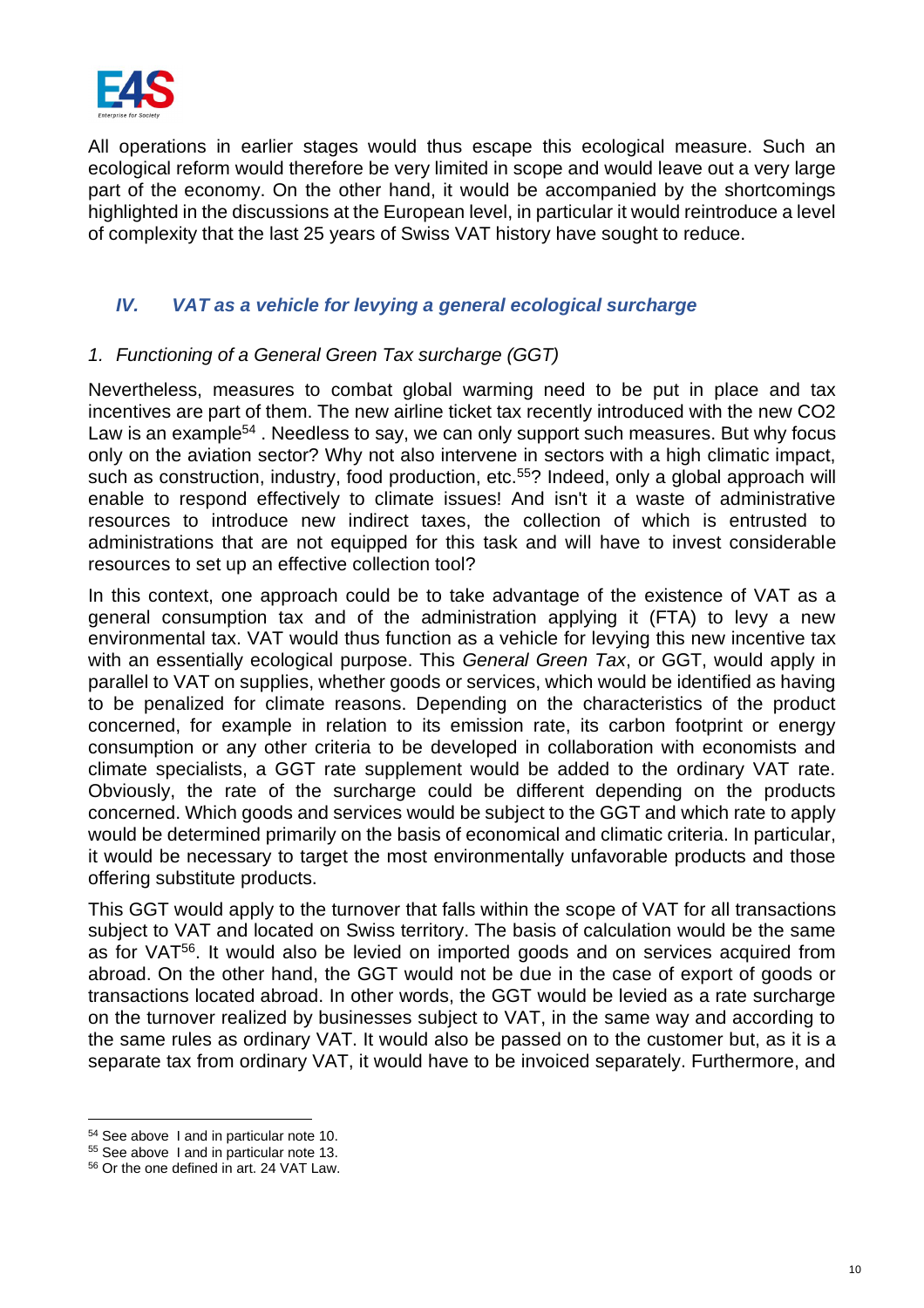

this would be the main difference with the VAT rate reductions discussed in the EU<sup>57</sup>, this GGT would not be deductible as input tax, neither by final consumers nor by businesses registered as VAT taxpayers. The fact that businesses would not be able to recover the GGT would imply that the incentive effect would occur at all stages of the value chain and not only at the final stage. The climate effort would thus concern all economic actors.

Let's come back to the example of the restaurant that buys strawberries to sell sorbet. The restaurant buys strawberries for 100 (excluding VAT) and sells sorbet to its customers for 200 (excluding VAT). Let's assume a GGT of 2% for the Palombian strawberries; locally produced strawberries, like the restaurant service, are climate neutral and therefore not subject to the GGT. The sorbet made with local strawberries is sold to the customer at a price of 215.4<sup>58</sup>; the restaurant does not bear any tax burden, since the VAT on the purchase of the strawberries  $(2.5)^{59}$  is fully deductible as input tax. The restaurant's margin is therefore 100<sup>60</sup>. However, if Palombian strawberries are purchased, they are invoiced to the restaurant with the 2% GGT surcharge. As the restaurant cannot recover this tax as input tax, it can either reduce its margin from 100 to 98 or increase the price of its sorbet by 2 to keep the same margin of 100. In this case, the price of the sorbet rises to 217.5<sup>61</sup> . Its sorbet is thus more expensive than that of its competitor who makes it with Swiss strawberries, due to the GGT which is passed on in its price and to which VAT is added<sup>62</sup>. Whatever the restaurant's reaction, the GGT should encourage it to choose locally produced strawberries rather than Palombian strawberries.

Applying the GGT to transactions located in Switzerland, as well as to imported goods or services acquired from abroad, makes it possible to submit all transactions on Swiss territory to the incentive tax, without discriminating Swiss players in comparison with those abroad. Similarly, the fact that the GGT is not levied on transactions located abroad or exported reduces the risk of penalizing the international competitiveness of Swiss companies $63$ .

#### <span id="page-10-0"></span>*2. Constitutionality of the GGT*

The introduction of a new incentive tax levied alongside VAT would probably require a new constitutional basis. As OBERSON<sup>64</sup> points out, the introduction of incentive taxes by the Confederation requires a constitutional amendment, at least if they have a fiscal character in parallel with their incentive character. It seems doubtful whether it would be possible to rely solely on Art. 73 Cst. (sustainable development) and Art. 74 Cst. (environmental protection) to introduce a new tax such as the GGT, which would undeniably have a fiscal character. The Constitution should thus be amended to add a new article to be inserted in Chapter 3 (financial regime). For example, one could imagine a new article 130bis Cst entitled "Environmental Surcharge" which could have the following wording

<sup>57</sup> See above [1](#page-5-1) and [2.](#page-5-2) 

<sup>58</sup> 200 + 7.7% VAT = 215.4; the calculations in this example are based on VAT charged in addition to the price and not included in the price.

<sup>&</sup>lt;sup>59</sup> VAT on the purchase of food products is levied at the rate of 2.5% (Art. 25, para. 2, ch. 2 VAT Law).

<sup>60</sup> Sale of the sorbet: 200 - purchase of the strawberries: 100.

 $61$  202 + 7.7% VAT = 217.5.

 $62$  Insofar as the GGT would be part of the costs of the restaurant, the inclusion in the price of the sorbet implies that this amount of GGT would be subject to ordinary VAT in connection with the sale of the service (art. 24 VAT Law).

<sup>&</sup>lt;sup>63</sup> However, see below 4.

<sup>&</sup>lt;sup>64</sup> Oberson, taxes écologiques, pp. 236s and 239.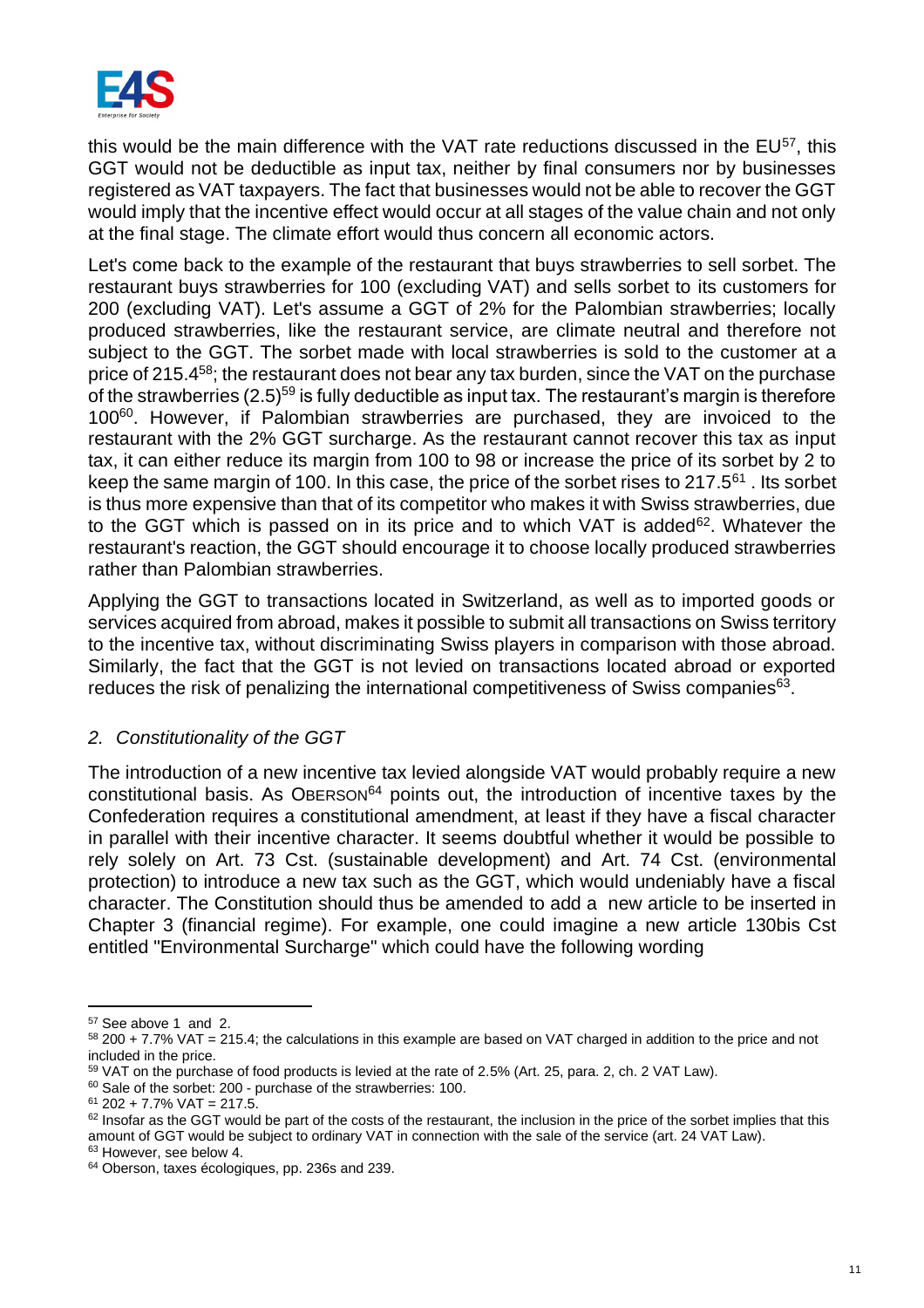

*"The Confederation shall levy a surcharge on the supply of goods and services that are harmful to the environment.* 

*The surcharge is levied on transactions that fall within the scope of value added tax, whether they are transactions carried out on Swiss territory, imports or acquisition tax.* 

*Transactions subject to the surcharge and the rate of tax is determined by legislation. In particular, it is based on the amount of CO2 generated by the supply. The existence of substitute products to be preferred must also be taken into account*»*.*

Obviously, there would be some tension between this new tax and the principles governing the taxation of Art. 127, para. 2 Cst. However, these principles apply only "... to the extent that the nature of the tax allows it ... ". Moreover, the GGT would be fully in line with the constitutional mandate of Art. 73 and 74 Cst. in terms of sustainable development and environmental protection. A balancing of constitutional interests would therefore, in our view, justify the introduction of the new Art. 130bis Cst.

#### <span id="page-11-0"></span>*3. Compliance with the VAT guidelines and its functionning*

Insofar as the GGT would be conceived as a surcharge, levied alongside VAT on certain supplies, the mechanism and functioning of ordinary VAT is not affected. Ordinary VAT remains within the framework of the Guiding Principles, as today. In particular, the neutrality of VAT on competition remains unchanged from the current situation.

On the other hand, it goes without saying that the GGT does not comply with the principle of neutrality. On the contrary, and this is the purpose of an incentive tax, it aims to discriminate certain services compared to others<sup>65</sup>.

#### <span id="page-11-1"></span>*4. Advantages and disadvantages of the GGT surcharge*

There are real advantages to using VAT as a vehicle for levying an environmental surcharge such as the one described here:

- The system allows the implementation of an environmental tax system that can easily be used to target many areas concerned by the climatic issue and avoids the implementation of specific taxes targeting various sectors.
- In contrast to the use of ordinary VAT, the GGT surcharge does not only affect the non-business final consumption stage but creates an incentive for all economic actors operating at all stages of the value chain.
- By setting GGT surcharge rates specific to certain products, the system can be optimally implemented to take into account the degree of climatic harmfulness of the products concerned and climatic parameters on the one hand and economic aspects on the other hand. In particular, the surcharge can be easily adapted to the elasticity of the goods or services concerned<sup>66</sup>.

<sup>65</sup> Daguet, Pay, p. 35.

<sup>&</sup>lt;sup>66</sup> Keil, Steuerreform, p. 249 points out, among other things, that most environmental taxes are aimed exclusively at products with low elasticity, such as energy.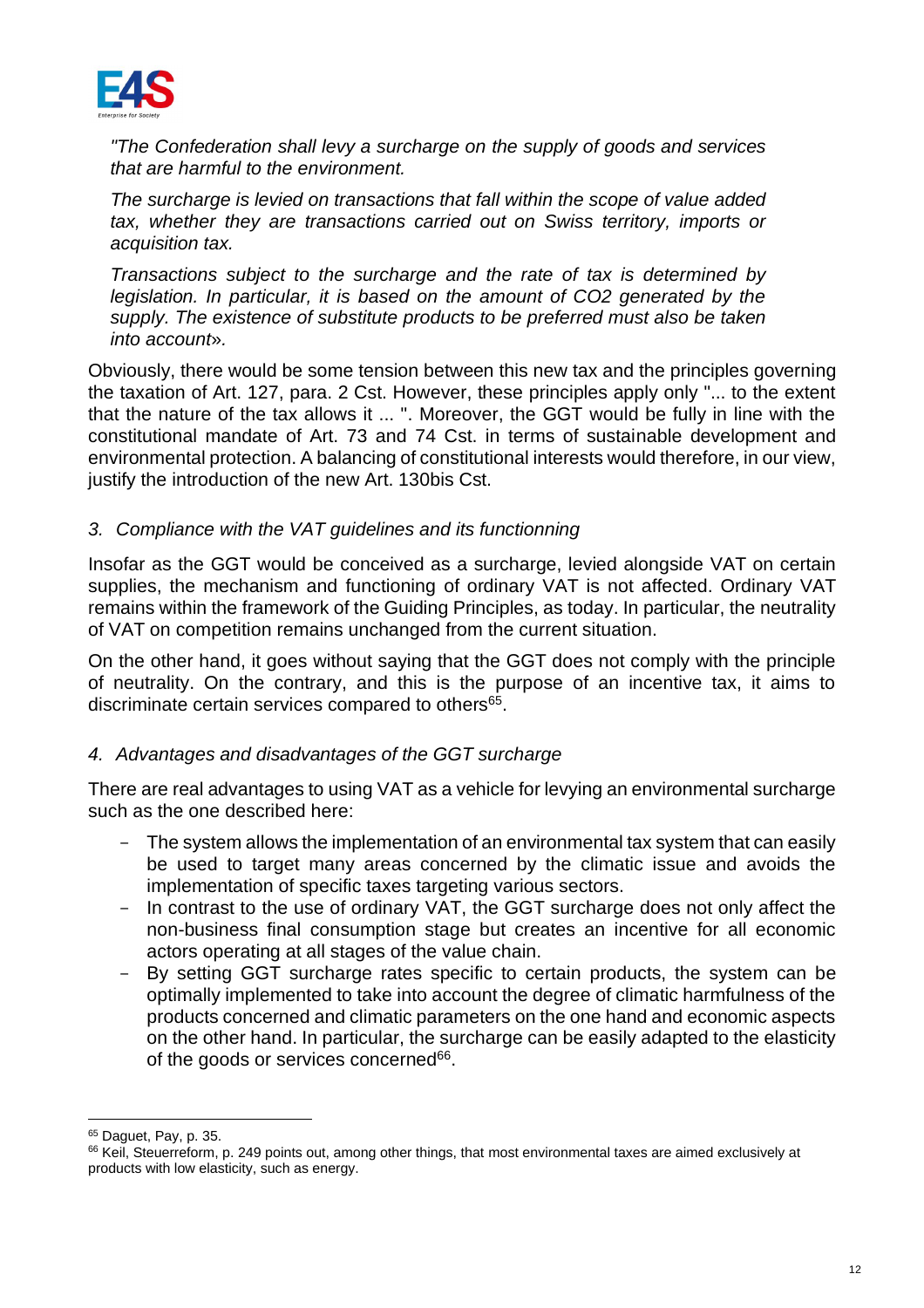

- The approach examined here does not involve a reduction in VAT rates. There is therefore no risk that economic operators will not pass on the measure to their customers. It also avoids most of the criticisms made against a reduction of the VAT rate, in particular the risk of a rebound effect $67$ .
- The use of the GGT surcharge also gives a clear and strong signal to businesses and consumers about the climate impact of their purchasing decisions<sup>68</sup>.
- The solution can be implemented in stages, by introducing the surcharge on the products that one wishes to target as a priority and by adapting the range of goods and services concerned at the pace chosen by the legislator. Once the mechanism has been adopted, it is in fact easy to change the products subject to the surcharge, without the need to adopt a new system or even a new law.
- The system is based on the existing VAT mechanism, but without any impact on its functioning. The collection of the GGT surcharge is carried out by an already existing administration, which knows the taxpayers and is equipped to ensure the proper collection of such a tax.
- From a legislative point of view, the system certainly requires the adoption of a new constitutional basis, which would of course require a major political debate. Once adopted, the legal framework would be simple to put in place and to implement.
- The GGT surcharge would generate significant financial resources for the Confederation which could be used, among other things, to promote or even subsidies more environmentally friendly alternative products.
- Finally, the risk of penalizing the international competitiveness of Swiss companies is reduced since, thanks to the fact that the GGT surcharge is based on the VAT mechanism, it is focused on transactions taking place on Swiss territory. Exports are exempt and imports are taxed<sup>69</sup>.

Of course, the levying of a GGT surcharge would also raise some difficulties:

- It is necessary to determine which products are subject to the surcharge and the rate of the surcharge. However, this technical obstacle is mitigated by the fact that the introduction of the GGT can be introduced in stages, in an evolutionary manner and builds on the pre-existing VAT mechanism and administration, without jeopardizing its proper functioning.
- As mentioned above, the impact on the competitiveness of Swiss companies is reduced compared to other incentive mechanisms. Nevertheless, to the extent that the GGT paid to their supplier would not be recoverable, it would represent an additional cost on some of the purchases of business entities. This raises the question of the risk of *carbon leakage<sup>70</sup> ;* this phenomenon refers to the fact that polluting companies might consider relocating and producing outside Switzerland. The environmental effect would then not be achieved, since the emissions would occur in this case anyway on the other side of the border. However, the mechanism discussed here does make it possible to reduce this risk as far as possible. On the one hand, this problem does not arise for cross-border transactions that would be subject to the GGT, since, as mentioned above, the fact that the surcharge is relying

 $67$  Seeabove [2;](#page-5-2) see also Kosonen/Nicodème, Role, p.14 and p.16 on the disadvantages of lowering VAT rates.

<sup>&</sup>lt;sup>68</sup> In thesame vein: Keil, Steuerreform, p. 249, who points out this advantage for his Allphasen-Ökosteuer proposal.

<sup>69</sup> The export of polluting products would thus not be subject to the surcharge. It would be up to the countries importing these goods to put in place measures to discourage the acquisition of such products within their jurisdiction.

<sup>70</sup> Kosonen/Nicodème, Role, p. 8.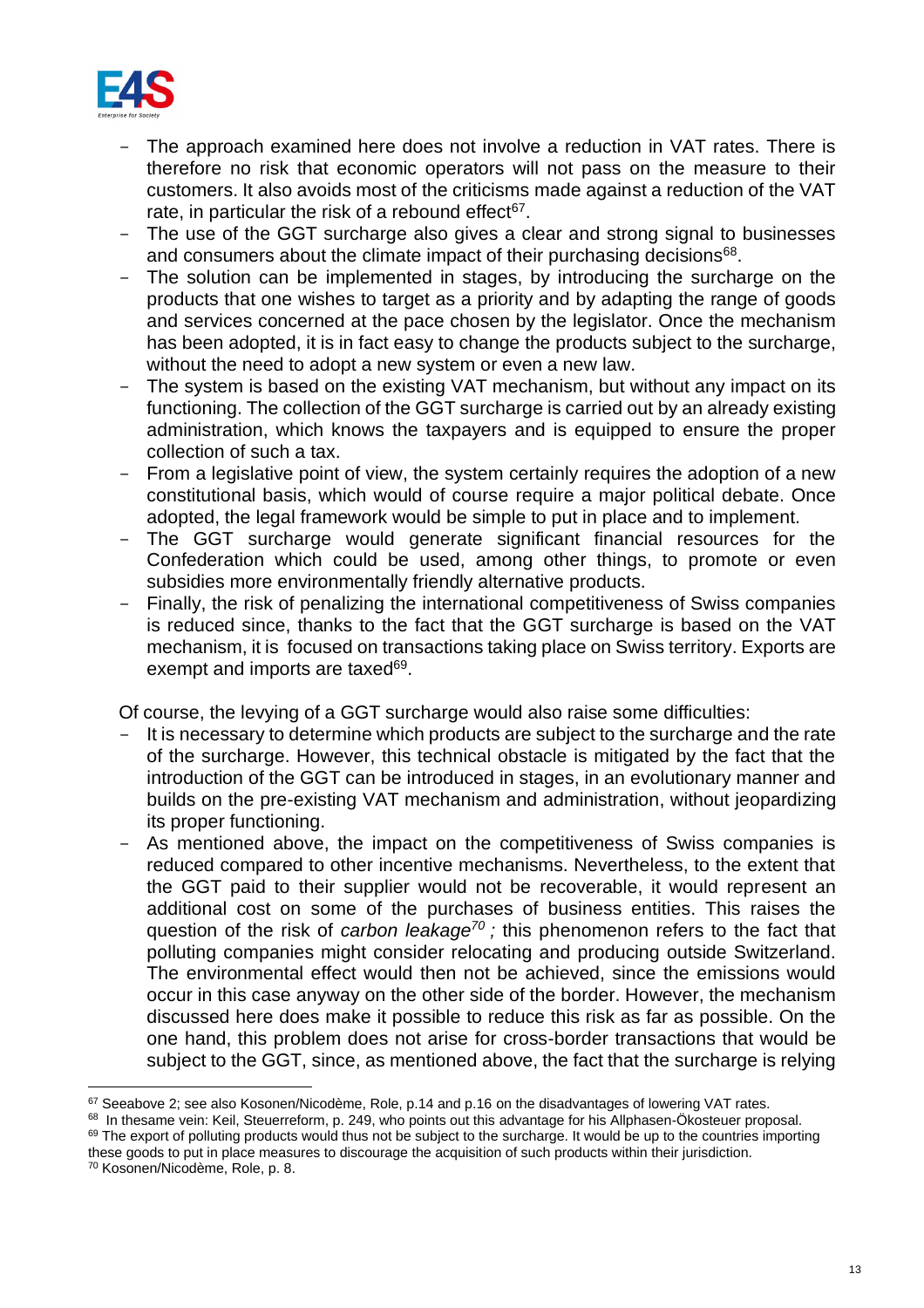

on VAT places Swiss players on an equal footing with their foreign competitors. As for the increase in the price of goods subject to the tax and acquired by Swiss companies, the risk of an increase in production costs can be reduced to the extent that companies have the possibility to switch to less polluting and therefore GGT taxfree investments and expenses. This must be considered when selecting the products subject to the GGT and their rates.

Finally, as with any tax set independently of the personal situation of the taxpayer, one could raise the question of the regressive effect of the GGT surcharge<sup>71</sup>. But, here again, compared to other incentive taxes, the flexibility of the GGT makes it possible to respond partially to the criticism by working on the choice of goods and services concerned. In particular, prioritizing the choice of products with greener substitutes is one element that partly responds to the criticism. In addition, the revenue raised through this new tax would make it possible to take measures to reduce the price of substitute products, as in the examples used above, the price of Swiss strawberries compared to Palombian strawberries or electric cars compared to fuel-powered vehicles.

### <span id="page-13-0"></span>*V. Conclusions*

In the context of the climate emergency, the introduction of a green VAT is an idea that deserves the utmost attention, especially now that this tax is celebrating its quarter-century in Switzerland. Compared to the introduction of one-off and targeted taxes, such as the tax on airline tickets, the use of VAT as a tax incentive seems an interesting approach. The advantage of VAT is that it is a general consumption tax that affects all sectors of economic activity. Moreover, it is based on a system that is well known to economic players and is applied by a well-functioning and efficient administration.

The most obvious approach *a priori* would be to reduce VAT rates for certain green products - or increase rates for polluting goods or services - to encourage more environmentally responsible behavior. This approach, which has been discussed in the European Union, has several disadvantages, however. As far as it is part of the VAT mechanism itself, it only allows targeting transactions at the end of the value chain, i.e. between the business and the non-business final consumer. All other transactions between economic actors escape the incentive effect.

In order to benefit from the advantages offered by the use of VAT while avoiding the disadvantages linked to the way in which it operates, this contribution proposes the introduction of a surcharge levied alongside VAT. VAT would serve as a vehicle for a *General Green Tax* levied on certain goods and services at a rate to be determined. This GGT would be levied on the same basis of calculation as the turnover subject to VAT. However, unlike ordinary VAT, businesses could not deduct it as input tax. This new GGT would require a new constitutional basis, a proposed text of which is set out above. Once this constitutional amendment is adopted, the mechanism would be simple to implement from a legislative point of view.

<sup>71</sup> V. Daguet, payer, p. 46s.